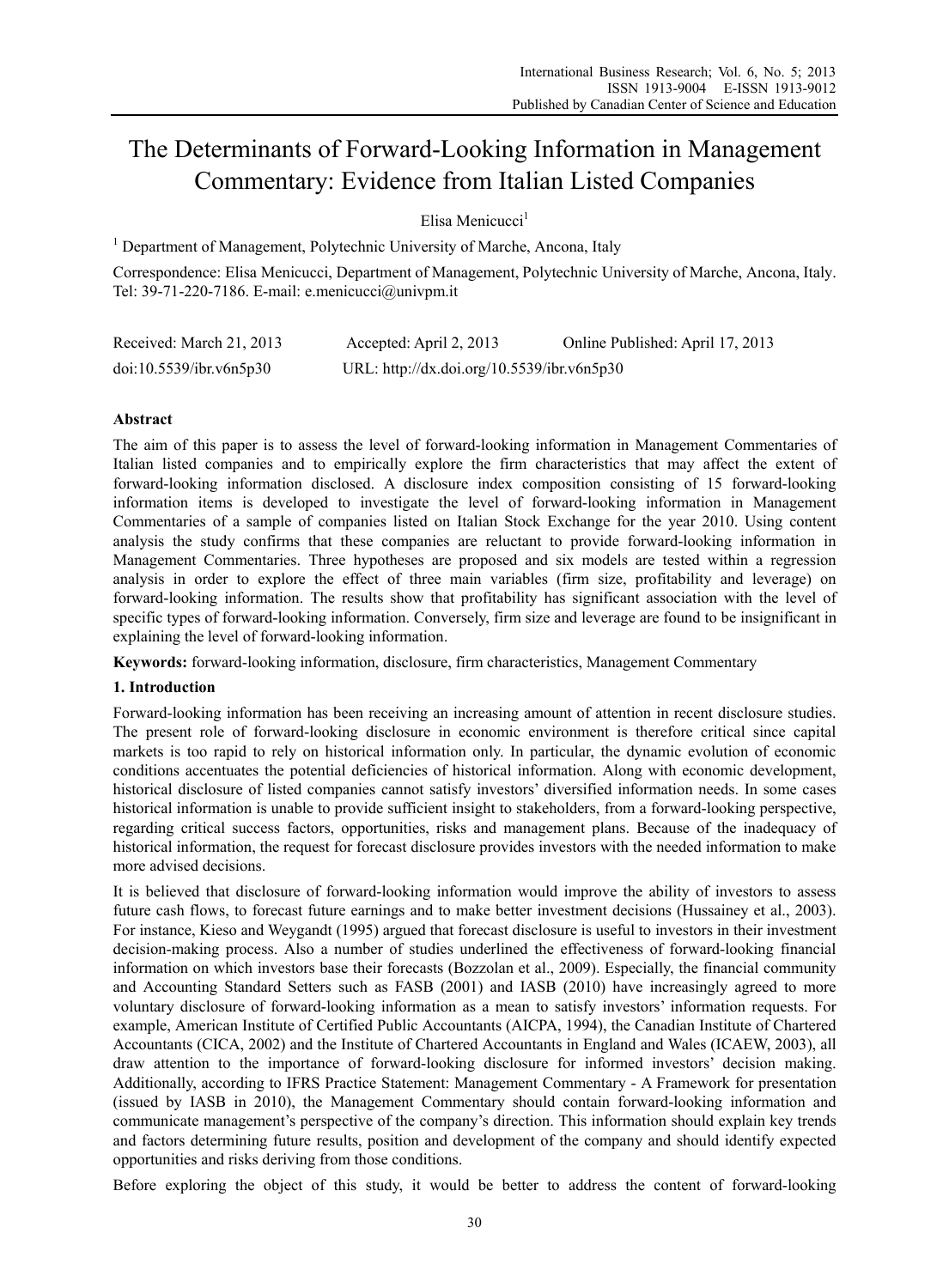information. Forward-looking information is the category of information regarding forecasts that allow users to assess a company's future performance. It includes management's plans, assessments of opportunities and risks, and forecasted data about the company's operations. Furthermore, forward-looking information regards financial forecasts such as future earnings, expected returns and anticipated cash flows. This type of information also refers to non-financial information concerning objectives, strategies, risks and uncertainties that could considerably influence current results and expected targets. According to the ICAEW (2003), such forward-looking information entails any information that might have an effect on subsequent financial statements. Studies (Bujaki et al., 1999) that describe the nature of forward-looking information show that this type of information can be quantitative, qualitative, financial or non-financial. In many cases it is possible to recognize forward-looking information by the use of words such as "predict", "expect", "estimate", "anticipate", "forecast" or other comparable terms (Aljifri & Hussainey, 2007). Anyway Hussainey (2004) argued that the categorization of forward-looking information is not as easy as stated above because some kinds of information categorized as historical could carry messages concerning the future.

In the context of forward-looking information, the nature of the business, management's objectives and strategies, resources, risks and relationships, prospects, forecasted performance of the company and other available information can be provided. The level of this information would be important in estimating the extent to which the company's financial position, liquidity and performance may change in the future (IASB, 2010). Already numerous studies examined empirically the benefits of forward-looking information with respect to corporate future performance (Clarkson et al*.*, 1994; Bryan, 1997).

In our study, we developed hypotheses about the relationship between forward-looking information and firm characteristics that might influence disclosure strategies followed by managers in Italian listed companies. In particular this paper examines the effect of firm characteristics on the level of forward-looking information disclosed in Management Commentary, considering different measures of this kind of information. With this purpose, company characteristics which have a direct impact on the level of forward-looking information are taken into account by a detailed inspection of the pertinent disclosure literature. Our study contributes to the prior studies on disclosure strategies (Quagli, 2008) by showing that the amount of forward-looking information presented in the Management Commentaries is influenced by firm characteristics. It should be noted that a very limited number of studies have examined the impact of firm characteristics on disclosure of forward-looking information and no study yet has analyzed this research topic in Italy. Additionally, the assessment of the level of forward-looking information disclosed by Italian companies will contribute to understanding the dynamics of other markets situated in Europe. Especially, because of its characteristics, Italian market is similar to other developed European markets, so that our study will provide significant evidence to users in other European countries like in Italy.

The paper is organized as follows. Previous literature on forward-looking disclosure is discussed in Section 2. Moreover research hypotheses based on existing theories are developed here. Section 3 presents the Italian business environment and capital market. Section 4 describes the research design, including sample data collection, and explains the research methodology used to achieve the research objectives. Section 5 examines the results of the empirical analysis. Section 6 summarizes research findings and presents the main conclusions of the study, limitations and suggestions for future researches.

#### **2. Literature Review and Hypotheses Development**

There have been numerous recent studies about the effect of firm characteristics on disclosure (Kent & Ung, 2003; Alsaeed, 2006) and this topic has received a considerable attention in academic literature. Furthermore, a number of prior studies have analyzed the association between firm characteristics and disclosure of forward-looking information (Meek et al., 1995; Patton, 1997; Celik et al., 2006; Aljifri & Hussainey, 2007; Abed at al., 2011). However, empirical evidence about the effect of firm-specific attributes on this kind of disclosure is uncertain and sometimes fails to provide conclusive results (Donnelly & Mulcahy, 2008).

Especially, there is a plenty of studies that tries to investigate what motivates companies to disclose forward-looking information. Some previous studies focused on determinants of the disclosure level of forward-looking information and they have principally centralized on the relations between earnings forecast and firm characteristics. For example a study (Kent & Ung, 2003) demonstrated that larger companies with less volatile earnings are inclined to disclosure more forward-looking information than smaller companies with comparatively volatile earnings. Other studies analyzed the association between forward-looking information and firm characteristics directly affecting the disclosure behavior of companies and they led us to formulate the hypotheses below.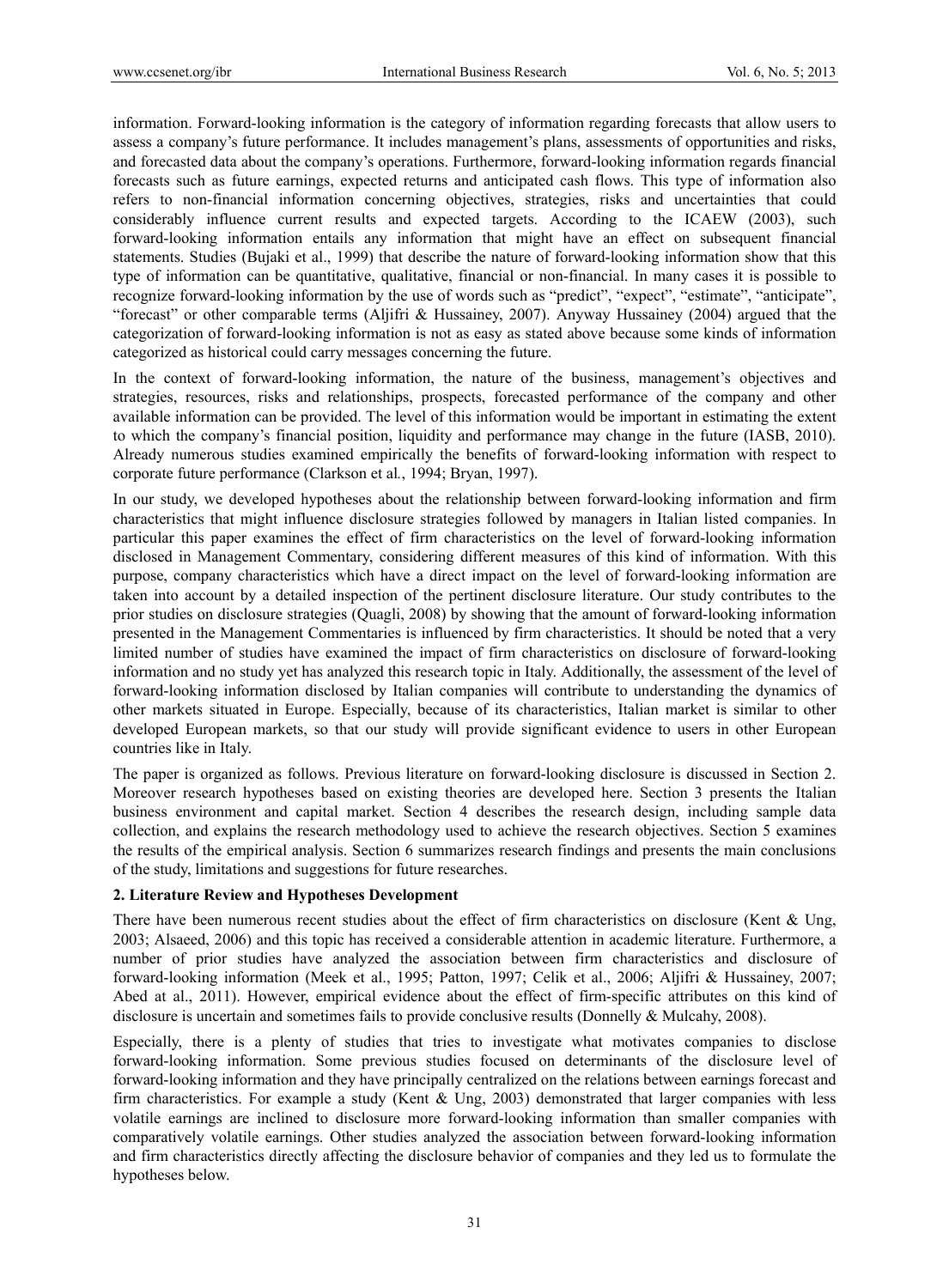### *2.1 Profitability*

The association between profitability and voluntary disclosure has been investigated in prior literature (Oyelere et al., 2003; Marston, 2003; Marston & Polei, 2004; Wang et al., 2008) and much evidences in empirical research confirmed the role of profitability as a determinant of level of corporate disclosure (Cerf, 1961; Wallace et al*.*, 1994; Skinner, 1994; Frankel et al., 1995; Lang & Lundholm, 1996; Tasker, 1998). However other studies (Ahmed & Courtis, 1999) argued that empirical evidence on the relationship between profitability and disclosure is unclear because provides mixed results. Indeed some of studies agree on the existence of a positive relationship between profitability and voluntary disclosure (Singhvi, 1968; Singhvi & Desai, 1971; Wallace et al., 1994). For example, Singhvi and Desai (1971) observed that higher profitability might encourage management to disclosure more financial information about the ability to maximize the shareholders' value. Differently, a significant negative correlation between profitability and the level of disclosure has also been demonstrated (Belkaoui & Kahl, 1978). For instance, according to Wallace and Naser (1995) profitable companies may not provide further information because their investors are particularly gratify. Other studies instead (McNally et al*.*, 1982; Lau, 1992; Raffournier, 1995; Ettredge et al*.*, 2002; Aljifri, 2006) indicated an insignificant relationship between profitability and disclosure level. Similarly, according to Alsaeed (2006) profitability was found to be irrelevant in signaling the variation of voluntary disclosure.

With regard to forecast information, Aljifri and Hussainey (2007) stated a significant correlation between profitability and the level of forward-looking information. Furthermore, a positive relationship between forward-looking information and performance was observed in previous literature on forecast disclosures (Firth, 1979; Cooke, 1989; Hossain et al., 1995; Prencipe, 2004). The majority of literature claimed that firms with higher profit margin are more likely to disclose additional forward-looking information than those with lower return on equity (Cahan & Hossain, 1996). However, Walker and Tsalta (2001), Kent and Ung (2003) and Hossain et al. (2005) found no such correlation between performance and the extent of forward-looking information and especially other prior studies documented a negative association between forecast disclosures and profitability (Celik et al., 2006; Aljifri & Hussainey 2007, Abed et al., 2011).

In accordance with prior literature (Vanstraelen et al., 2003; Hossain et al*.*, 2005; Beretta & Bozzolan, 2008; Bravo et al*.*, 2009), this study considers return on equity as profitability-related measure and derives it by dividing net income available for stakeholders by book value of owners equity. Based on previous literature a firm's profitability has been stated to be positively associated with forward-looking information. Hence, with respect to the majority of disclosure literature mentioned above, the following hypothesis is stated:

*H1: There is positive association between profitability and the level of forward-looking information.* 

#### *2.2 Firm Size*

Much evidence of prior studies on the determinants of corporate disclosure has documented the existence of an interactive effect between firm size and its level of forward-looking disclosure (Cerf, 1961; Cooke, 1991). Notably, a stream of empirical research has found that larger companies are more inclined to disclose greater amount of disclosure (Wallace et al*.*, 1994; Beattie et al., 2004; Hassan et al., 2006; Alsaeed, 2006) and to follow better disclosure practices (Ahmed & Courtis, 1999). In particular, empirical findings from previous studies demonstrated that total level of forward-looking information is positively related with company size (Walker & Tsalta, 2001; Kent & Ung, 2003; Vanstraelen et al., 2003; Leventis & Weetman, 2004; Gao et al*.*, 2005; Hossain et al., 2005; Celik et al., 2006; Celik et al., 2006; Lim et al*.*, 2007; Hossain & Hammami, 2009; Abed et al., 2011). There are several reasons for such a positive relationship. For instance Hassan et al. (2006) argued that large companies might have a lot of resources to sustain additional information costs if they provide more relevant disclosure to different users.

Just two studies, instead, have attested the absence of significant relationship between firm size and forward-looking information (Aljifri, 2006; Aljifri & Hussainey, 2007) because findings have shown that companies of varying sizes tend to have no differences in their forward-looking disclosure.

Literature review suggests a broad variety of criteria for measuring the size of a company, such as capital employed and sales turnover (Firth, 1979), total assets and turnover (Cooke, 1991) and the market capitalization (Debrency et al., 2002). In our study, we measure the firm size (SIZE) by book value of total assets. Based on some of prior studies, we hypothesize that:

#### *H2: There is positive association between firm size and the level of forward-looking information.*

*2.3 Leverage* 

Leverage is another variable generally employed in previous literature to investigate the determinants of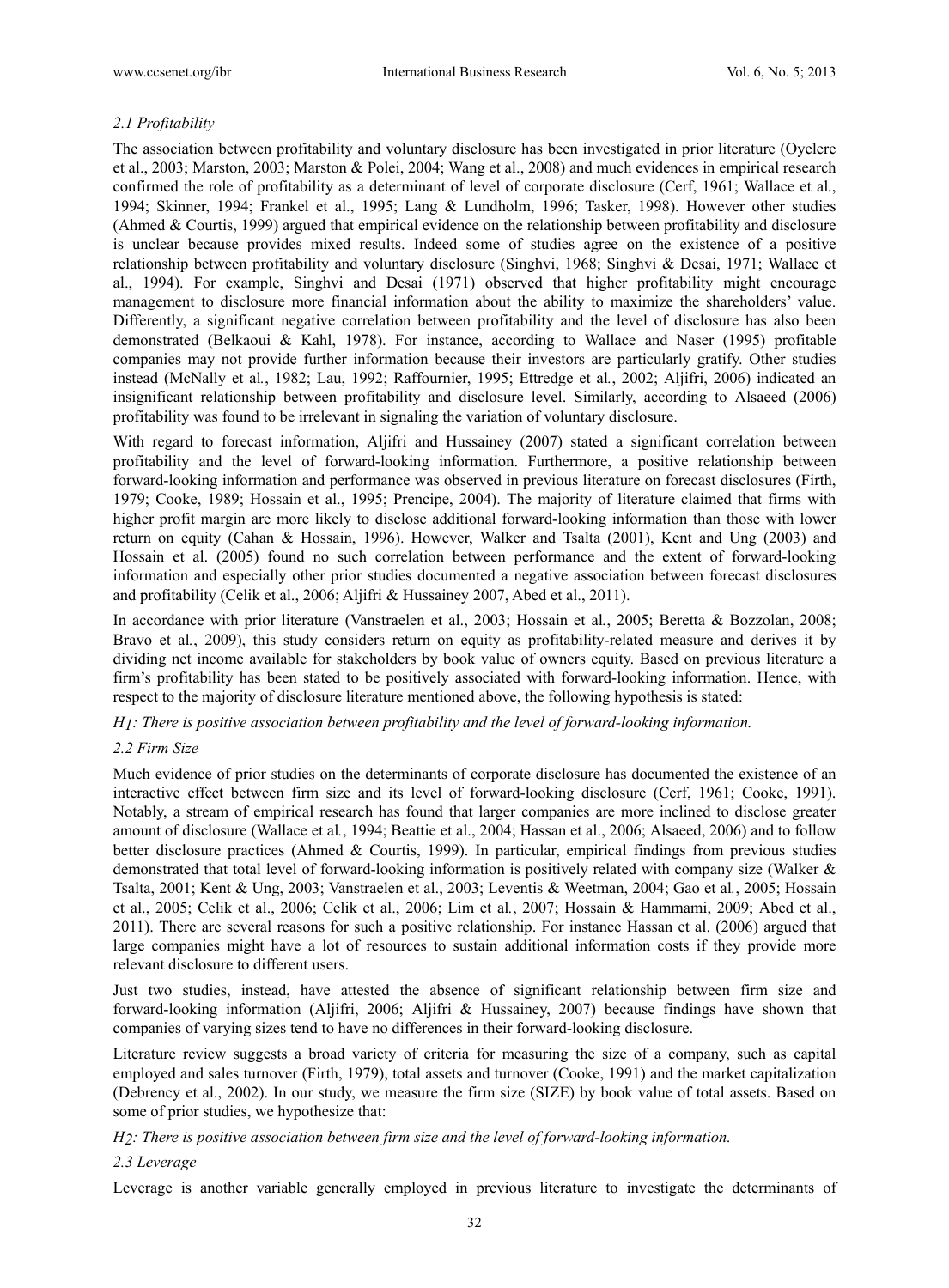corporate disclosure. Empirical results from prior studies provided mixed evidence on the association between leverage and disclosure behavior. For example, some studies demonstrated a significant linkage between disclosure level and leverage (Malone et al*.*, 1993; Hossain et al., 1994; Wallace et al*.*, 1994), while others failed to find any support for the proposed relationship between the two variables (Chow & Wong-Boren, 1987; Ahmed & Nicholls, 1994; Wallace & Naser, 1995; Hossain et al., 1995; Raffournier, 1995; Celik et al*.*, 2006).

Yet, much results of prior studies (Belkaoui & Kahl, 1978; Malone et al., 1993; Wallance et al., 1994; Zarzeski, 1996; Ahmed & Courtis, 1999) confirmed that highly leveraged firms tend to disclose more information than less leveraged firms in order to satisfy creditors' needs for disclosure. For example O'Sullivan et al. (2008) recognized leverage as a variable positively influencing the amount of voluntary disclosure. Also some of the researchers in "agency theory" claim that the higher the debt to equity levels, the greater the amount of information a company may disclosure (Watts, 1977). For instance, Jensen and Meckling (1976) and Smith and Warner (1979) have observed that agency costs are higher for companies with high debt ratio, suggesting a positive relationship between the amount of financial disclosure and financial leverage. It is argued that such companies are more likely to share more important information with their lenders to reduce financial costs. Moreover, some of the literature concerning forward-looking information confirmed that there is a positive relationship between leverage and corporate forward-looking information (Ahmed & Courtis, 1999; Bravo et al., 2006). For example debt ratio is found to have a significant association with the level of forward-looking information (Aljifri & Hussainey, 2007). Conversely, Celik et al. (2006) failed to find any validation for the correlation between leverage and forward-looking information.

We employ as a measure for leverage the debt to equity ratio that is defined as total debt divided by book value of equity. The results of some of the previous studies lead us to the following hypothesis:

*H3: There is positive association between leverage and the level of forward-looking information.* 

### **3. The Italian Business Environment and Capital Market**

This study is conducted in Italy, a developed country situated in Europe. With a population of almost 60 million, Italy is one of the largest and most affluent markets in the European Union. Given its size, there are significant opportunities for economies of scale. Its business environment is also extremely sophisticated, producing goods high on the value chain. Italy has a diversified industrial economy, which is divided into a developed industrial north, dominated by private companies, and a less-developed, welfare-dependent, agricultural south, with high unemployment. The Italian economy is driven in large part by the manufacture of high-quality consumer goods produced by small and medium-sized enterprises. Italy also has a sizable underground economy, which by some estimates accounts for as much as 15% of GDP. These activities are most common within the agriculture, construction, and service sectors.

Italy is the third-largest economy in the euro-zone, but its exceptionally high public debt and structural impediments to growth have rendered it vulnerable to scrutiny by financial markets. But while it vaunts one of the most affluent and largest markets in Europe, Italy has made a number of improvements in policy affecting business and it faces stiff competition from many of its European neighbors for attracting corporate headquarters operations. Public debt has increased constantly since 2007, so that during the second half of 2011 the government passed a series of three austerity packages to decrease its public debt and to balance its budget. These measures included a hike in the value-added tax, pension reforms, and cuts to public administration. The government also faces pressure from investors and European partners to sustain its recent efforts to address Italy's long-standing structural impediments to growth, such as an inflexible labor market and widespread tax evasion. According to the World Economic Forum (WEF), Italy's institutional weaknesses include high levels of corruption, organized crime and a perceived lack of independence in the judicial system, all of which increase business costs and undermine investor confidence. There are also structural weaknesses in the labor market, which impede both job creation and efficiency. Italy's low levels of mobility make it one of the most rigid labor markets in the European Union. The taxation system also impacts Italy's attractiveness.

Among European countries Italy has the second-largest securitization market, lagging only behind the UK with respect to asset value, securities issued and the volume of such transactions. Borsa Italiana, based in Milan, is the main Stock Exchange in Italy and it is part of the London Stock Exchange Group plc since 2007. It is the primary market for derivatives traded in Italy, as well as for Italian government bonds and eurobonds. It also trades in other fixed income investments. Borsa Italiana organizes and manages the Italian stock market with the participation of nearly 130 domestic and international brokers that operate in Italy or from abroad through remote membership, using a completely electronic trading system for the real-time execution of trades. The Borsa Italiana's main Indices are: the FTSE MIB, a capitalization-weighted Index of 40 of the biggest companies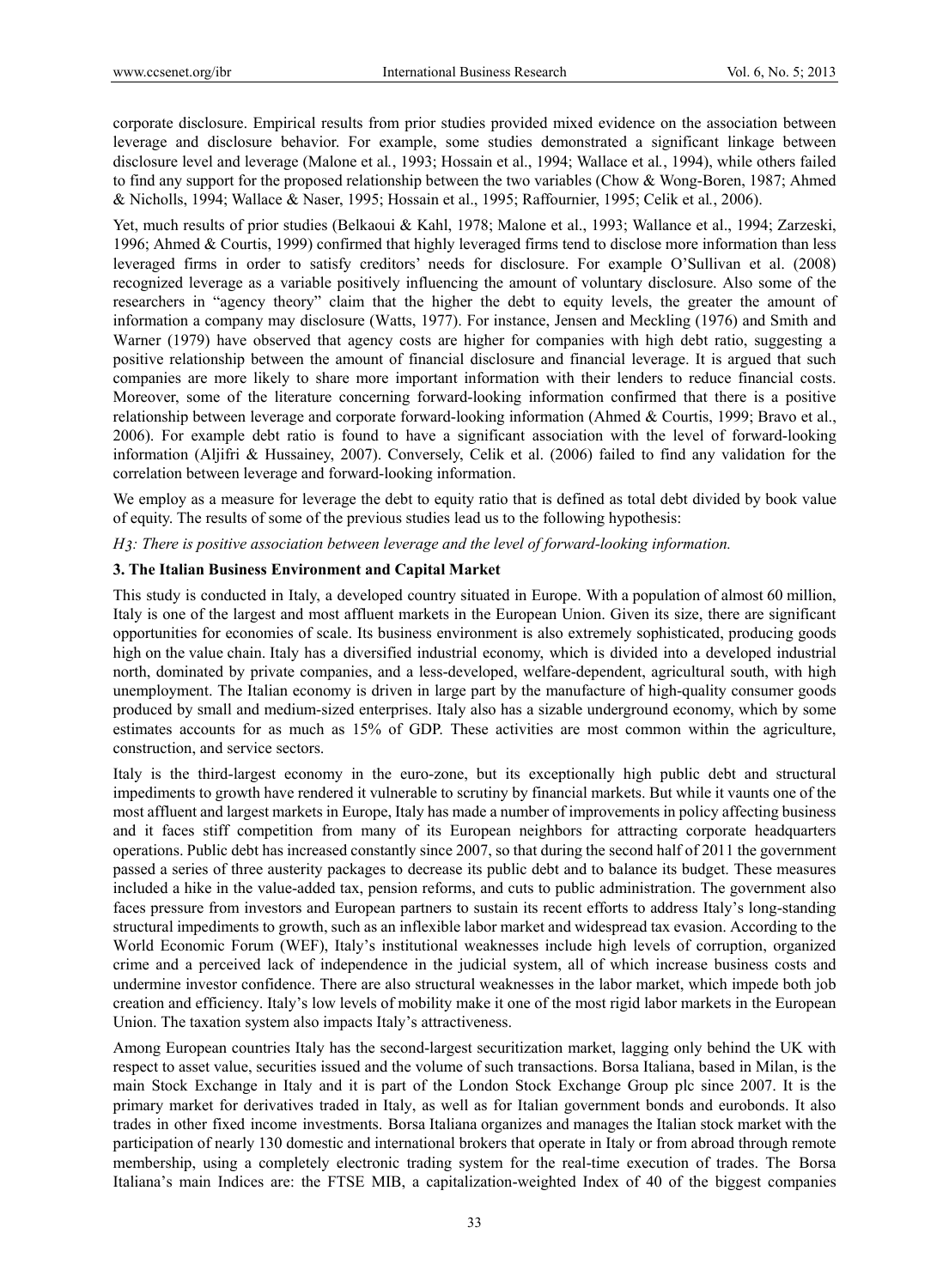chosen to represent 10 economic sectors, and the MIBTel, which covers all Italian shares (and certain foreign ones) listed on the MTA and on the MTAX market.

### **4. Methodology**

The level of forward-looking information is measured by examining the Management Commentaries of Italian listed companies included in the FTSE-Mib Index. We selected this Index because it is the main benchmark and the major stock market Index which tracks the performance of large companies based in Italy and it represents approximately 80% of the domestic market capitalization. FTSE-Mib Index consists of leading Italian companies operating in different sectors and having highest market capitalization and liquidity, so that this Index represents a wide cross-section of industries and it presents an appropriate portrayal of the overall Italian stock market. This provided us with a population of the top 40 quoted companies at the end of 2010. Clearly this not a random sample and it is representative of a large number of Italian companies whose financial statements are drawn up under IAS/IFRS. Regarding the period of the analysis, we focused on Management Commentaries for the year 2010. Accounting year 2010 is of interest principally because entities may apply IASB's guidelines concerning forward-looking information in Management Commentary (IASB, 2010) presented prospectively from 8 December 2010. As a result, year 2010 is the first reporting period ending since this application date. To conduct the study analysis was restricted to one year also because disclosure strategies generally tend to be continual over time (Botosan, 1997). The number of observations provides a good reliability to draw relevant conclusions according to some prior empirical studies on disclosure which selected a similar sample size (Cooke, 1992; Jaggi & Low, 2000; Alsaeed, 2006). Moreover the sample mean of at least 30 observations is nearly normal (Gujarati, 2006).

Each Management Commentary of financial year 2010 was downloaded directly from selected companies' websites and was individually scrutinized in order to determine forward-looking information strategies lead by companies. Quantity of forward-looking information disclosed in Management Commentaries was measured by the method of content analysis that has been widely applied to quantify the extent of disclosure in previous studies (Harte & Owen, 1991; Cunnigham & Gadenne, 2003; Beatti et al*.*, 2004). Content analysis needs the selection of recording units, such as a word, or a group of words, or a sentence, or a paragraph or an entire document. This research takes "word" as a recording unit because it is deemed a more reliable unit of analysis than the number of sentences or the number of paragraphs (Hackston & Milne, 1996). A paragraph or a sentence is also not a suitable recording unit as a sentence may contain a mix of disclosure items including different information that provides insight into the company's past results and prospects. Furthermore in the context of content analysis we found that in most examined Management Commentaries a single sentence contains frequently information concerning several types of information. Thus we used the word as recording unit since it reduces the subjectivity of coders and it represents a reliable measure of the quantity of disclosure.

A scoring system based on content analysis (Zoccarato, 2012) is constructed to measure the level of forward-looking information disclosed in every Management Commentary and in particular an unweighted approach is implemented (Cooke, 1998). This approach gives the same importance to all items of forward-looking information to avoid subjective judgment of assigning weights to information items, since this research is concerned with the level of disclosure rather than the importance of disclosed items. As a result each word with forward-looking information is computed one point under the scoring system. Pictures, captions to pictures of activities, graphs and diagrams are kept out from the analysis as enclosure of them would imply a high level of subjectivity (Ahmed & Sulaiman, 2004), so that the content analysis encompasses only narrative text (qualitative and quantitative).

A Disclosure Index is formulated to inspect the content of forward-looking disclosure (Marston, 1991). Without a definite academic literature concerning the content of forward-looking disclosure, we built a checklist of specific disclosure items using the guidelines issued by IASB for Management Commentary (IASB, 2010). In this phase we define the coding procedure to catch the disclosure of forward-looking information and we use a checklist that classify items of information disclosed.

In order to verify the value of dependent variables, we organized forward-looking information in four categories:

- The Nature of the Business (NOB)
- Objectives and Strategies (OBS)
- Resources, Risks and Relationships (RRR)
- Results and Prospects (REP)

The categories used for classification and counting words with forward-looking information are taken from the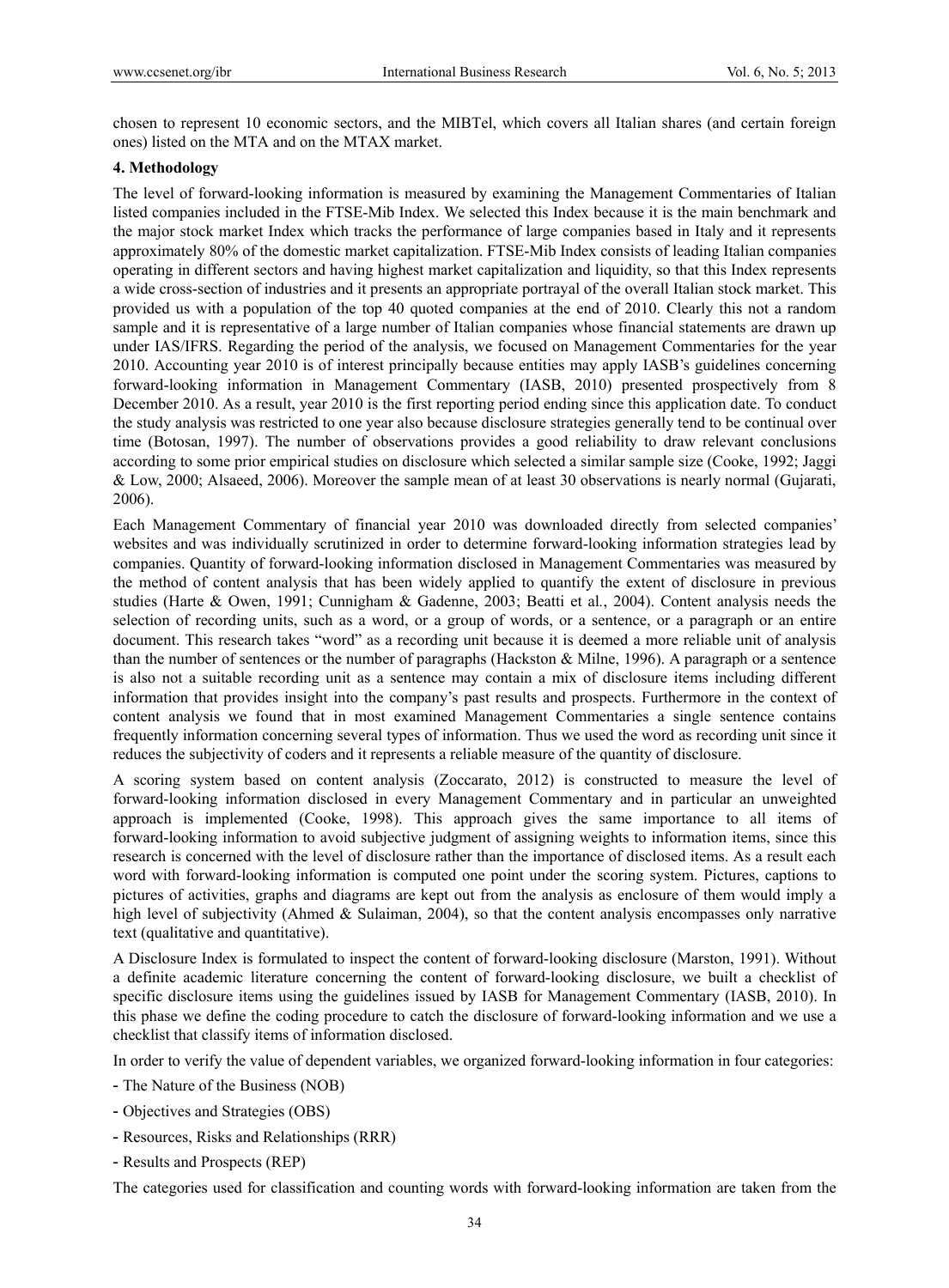list developed by IASB for Management Commentary (IASB, 2010). In particular these four categories are divided in 15 items chosen by following the suggestions from IASB's Practice Statement for Management Commentary (Menicucci, 2012). IASB outlines several detailed items which were deemed useful to users. Hence it allows us to develop a comprehensive Disclosure Index that can be used to investigate the extent of forward-looking disclosure. The list of items is presented in Table 1.

| <b>Categories</b>             | <b>Types of information</b>                                                                                    |
|-------------------------------|----------------------------------------------------------------------------------------------------------------|
| I. The Nature of the Business | 1. The industries in which the entity operates                                                                 |
| (NOB)                         | 2. The entity's main markets and competitive position within those markets                                     |
|                               | 3. Significant features of the legal, regulatory and macroeconomic environments                                |
|                               | 4. The entity's main business processes, distribution methods, products and services                           |
|                               | 5. The entity's structure                                                                                      |
| II. Objectives and Strategies | 6. Objectives                                                                                                  |
| (OBS)                         | 7. Strategies                                                                                                  |
|                               | 8. Relationship between objectives, strategy and management actions                                            |
| Ш.<br>Resources, Risks<br>and | 9. Critical financial and non-financial resources available to the entity and how those resources are employed |
| Relationships (RRR)           | in achieving management's stated objectives                                                                    |
|                               | 10. Analysis of the adequacy of the entity's capital structure, financial arrangements, liquidity and cash     |
|                               | flows, human and intellectual capital resources                                                                |
|                               | 11. Entity's principal risk (strategic, commercial, operational and financial) exposures                       |
|                               | 12. Plans and strategies for bearing or mitigating risks and effectiveness of risk management strategies       |
|                               | 13. Significant relationships that the entity has with stakeholders, how those relationships are likely to     |
|                               | influence the performance and value of the entity, and how those relationships are managed                     |
| VI. Results<br>and Prospects  | 14. Financial and non-financial future performance                                                             |
| (REP)                         | 15. Management's assessment of the entity's prospects                                                          |

Table 1. Disclosure index composition

All Management Commentaries are analyzed to verify the number of words with forward-looking information disclosed by each company. The analysis of information is broken down into partial information categories and content analysis is used to identify and classify words with forward-looking information in the categories. That is, each Management Commentary is scrutinized searching for every set of words containing forward-looking information ranking in the categories and then words giving forward-looking information are counted. For valid regressions to be drawn, it is important that the classification procedure be reliable and valid (Krippendorff, 1980; Weber, 1985). Thus the Disclosure Index composition is reviewed by two researchers and then the coding rules for classification of disclosure are re-confirmed by two researchers' supervisors in order to ensure consistency and to assess reliability (Note 1).

Forward-looking disclosure strategies are investigated by the consideration of different information attributes: information quantity, information coverage and distribution of information among the four diverse mentioned categories. As a result, various measures of forward-looking information are included as dependent variables in the empirical analysis that inspects the relationship between firm characteristics and forward-looking disclosure strategies. The measure of quantity (QNT) is included in the analysis, taking into account the number of words containing forward-looking information. Other measures of information are also considered. The measure of coverage (COV) considers the number of words concerning forward-looking information divided by the total number of words disclosed. Moreover, we employ some measures which apply the proportion of forward-looking information disclosed on each of the categories described in Table 1. Therefore, forward-looking disclosure strategies are examined by looking at different measures of forward-looking information: quantity (QNT); coverage (COV); information about the Nature of the Business (NOB), information about Objectives and Strategies (OBS), information about Resources, Risks and Relationships (RRR), information about Results and Prospects (REP). Each of these measures is alternatively included in the statistical analysis.

In order to investigate, firstly, the level of forward-looking information and to identify, secondly, its determinants, we adopted both a descriptive analysis and a multivariate analysis. As in many prior disclosure studies, multivariate analysis is carried out using a OLS-regression model in order to explore the joint effect of firm characteristics on the level of forward-looking information in Management Commentaries of selected companies. Six Models are tested in the analysis, and each one includes a different measure of forward-looking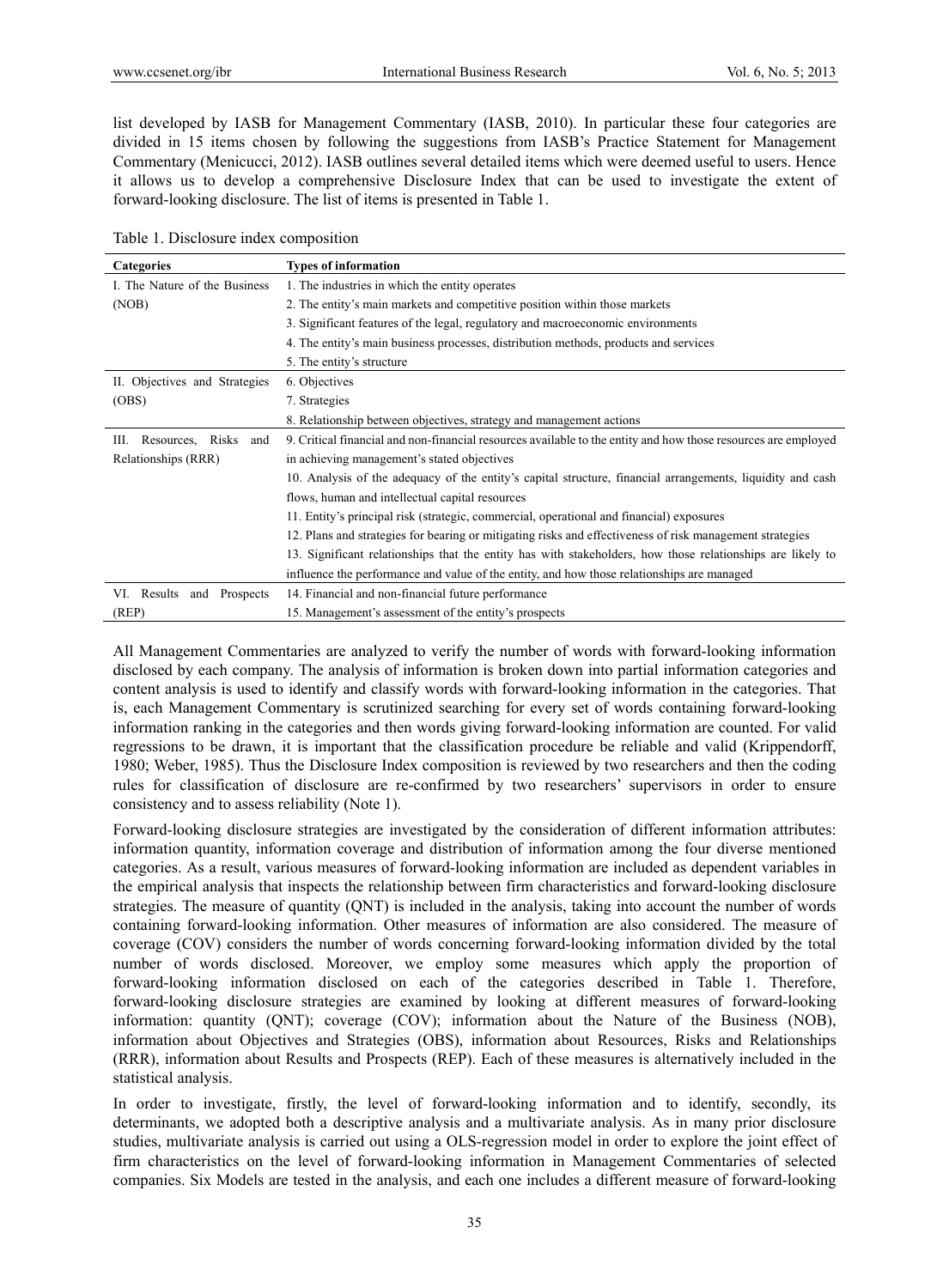information (dependent variable). Specifically, the regression analysis includes alternatively different measures of forward-looking information as dependent variables (QNT, COV, NOB, OBS, RRR and REP) and three independent variables. On the basis of previous literature, we employ as a measure for firm characteristics the variables described in the hypotheses development. Therefore the independent variables considered in this study are the following: ROE (Profitability, measured by return on equity); SIZE (Firm size, measured by book value of total assets); LEV (Leverage, measured by total debt to equity).

The explanations of dependent and independent variables employed in the analysis are presented in Table 2.

Table 2. Explanation of variables

| Variable                     | <b>Description</b>                                           | <b>Measure</b>                                                    |  |  |  |
|------------------------------|--------------------------------------------------------------|-------------------------------------------------------------------|--|--|--|
| <b>Dependent variables</b>   |                                                              |                                                                   |  |  |  |
| <b>ONT</b>                   | Quantity of forward-looking information                      | Number of words containing forward-looking information            |  |  |  |
| COV                          | Coverage of forward-looking information                      | Proportion of forward-looking information disclosed               |  |  |  |
| NOB                          | Forward-looking information about the Nature of the          | Percentage of forward-looking information about the Nature of the |  |  |  |
|                              | <b>Business</b>                                              | <b>Business</b>                                                   |  |  |  |
| <b>OBS</b>                   | information<br>Objectives<br>Forward-looking<br>about<br>and | Percentage of forward-looking information about Objectives and    |  |  |  |
|                              | Strategies                                                   | Strategies                                                        |  |  |  |
| <b>RRR</b>                   | Forward-looking information about Resources, Risks and       | Percentage of forward-looking information about Resources, Risks  |  |  |  |
|                              | Relationships                                                | and Relationships                                                 |  |  |  |
| <b>REP</b>                   | Forward-looking information about Results and Prospects      | Percentage of forward-looking information about Results and       |  |  |  |
|                              |                                                              | Prospects                                                         |  |  |  |
| <b>Independent variables</b> |                                                              |                                                                   |  |  |  |
| <b>ROE</b>                   | Return on equity (ROE)                                       | Net income/Equity                                                 |  |  |  |
| <b>SIZE</b>                  | Company size                                                 | Total assets (million of Euro)                                    |  |  |  |
| <b>LEV</b>                   | Leverage                                                     | Total debt/Equity                                                 |  |  |  |

The OLS-regression analysis is used to test the hypotheses of this study and the regression model is given by:

 $FLI = \beta_0 + \beta_1 ROE + \beta_2 SLE + \beta_3 LEV + e$ 

where,

*FLI* refers to forward-looking information disclosed by each company. Different measures are alternatively included in the analysis (quantity - QNT -, coverage - COV -, information about the Nature of the Business - NOB -, information about Objectives and Strategies - OBS -, information about Resources, Risks and Relationships - RRR -, information about Results and Prospects - REP -);  $\beta$  is the regression coefficient;  $i =$ 0,1,2,3; ROE refers to profitability; SIZE refers to the size of company; LEV refers to leverage; *e* is the error term.

### **5. Results and Discussion**

This section examines the empirical methods used to verify the research hypotheses of the study and illustrates the results. It includes two statistical methods: a descriptive analysis and a regression analysis.

#### *5.1 Descriptive Analysis*

Table 3 presents the results of descriptive analysis regarding the level of forward-looking information disclosed by the firms and the measures of companies' characteristics which are included in the analysis.

| л.                           |                            |                |          |                       |  |  |  |  |
|------------------------------|----------------------------|----------------|----------|-----------------------|--|--|--|--|
| <b>Variables</b>             | <b>Minimum</b>             | <b>Maximum</b> | Mean     | <b>Std. Deviation</b> |  |  |  |  |
|                              | <b>Dependent variables</b> |                |          |                       |  |  |  |  |
| QNT                          | 91.000                     | 4833.000       | 1006.750 | 1023.750              |  |  |  |  |
| COV                          | 0.003                      | 0.163          | 0.030    | 0.028                 |  |  |  |  |
| <b>NOB</b>                   | 0.000                      | 0.847          | 0.325    | 0.238                 |  |  |  |  |
| <b>OBS</b>                   | 0.000                      | 0.712          | 0.189    | 0.183                 |  |  |  |  |
| <b>RRR</b>                   | 0.000                      | 0.794          | 0.230    | 0.250                 |  |  |  |  |
| <b>REP</b>                   | 0.025                      | 1.000          | 0.257    | 0.191                 |  |  |  |  |
| <b>Independent variables</b> |                            |                |          |                       |  |  |  |  |
| <b>ROE</b>                   | $-36.420$                  | 28.620         | 10.202   | 10.788                |  |  |  |  |
| <b>SIZE</b>                  | 0.448                      | 244 278.936    | 8502.435 | 52 769.522            |  |  |  |  |
| <b>LEV</b>                   | 0.090                      | 5.650          | 1.065    | 1.256                 |  |  |  |  |

Table 3. Descriptive analysis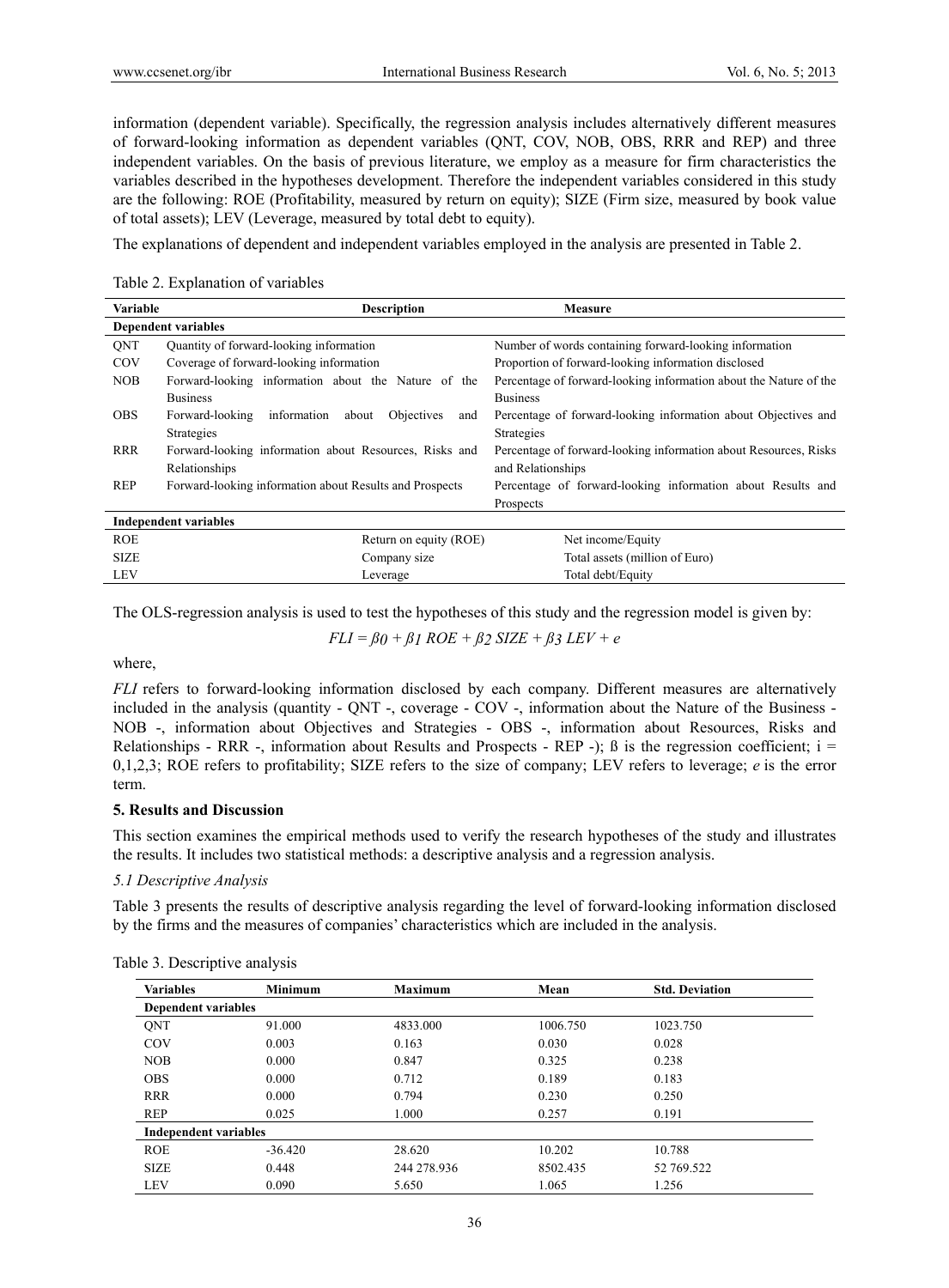The Table reports the minimum, maximum, mean and standard deviation for the variables in the sample data set. The results presented in Table 3 document that companies disclose a small number of words with forward-looking information. A wide range of variations of forward-looking information is also found. The quantity of forward-looking information has remarkable dispersion in the scores, as shown by the minimum, maximum and standard deviation values. The extent of forward-looking information ranges from 91.000 to 4833.000. On average Italian listed companies provide 1006.750 words related to forward-looking information, which indicate low level of this disclosure across the companies. Minimum and maximum values of coverage show a low proportion of forward-looking information disclosed in Management Commentaries. Results could be appreciated on the basis that in Italy no effective regulations enforce managers to divulge forward-looking-information. Within the sample, a wide range of variation is evident also with regard to the independent variables as represented by their minimum and maximum values. The firm size ranges from 0.448 to 244 278.936 with a mean of 8502.435 and a standard deviation of 52 769.522. The profitability ranges from -36.420 to 28.620 with a mean of 10.202 and a standard deviation of 10.788, while the leverage ratio ranges from 0.090 to 5.650 with a mean of 1.065 and a standard deviation of 1.256.

Interestingly, forward-looking disclosure referable to the four information categories indicates very significant differences across the companies that compose the sample. Percentage of forward-looking information about each of all the categories covered in our study has considerable dispersion in the scores, as represented by the minimum, maximum and standard deviation. For instance forward-looking information about the Nature of the Business ranges from 0 to 0.847 with a mean of 0.325. On average, companies release more forward-looking information about the Nature of the Business topics (approximately 32.5% over the total forward-looking information disclosed by companies), even though some firms do not disclosed this kind of information. The low disclosure level of forward-looking information for each of the four information categories most likely relates to the fact that these types of information are voluntary because in Italy no existing disciplines require companies to display forward-looking information concerning specific items. Moreover IASB proposed a framework to assist in the preparation of Management Commentary that accompanies financial statements drawn up in accordance with IAS/IFRS. Anyway these proposals are only non-mandatory guidelines issued by IASB for the preparation of a decision-useful Management Commentary and a company is not required to comply with the IASB's framework for Management Commentary in order to assert compliance with IAS/IFRS. In other words, the extent of forward-looking disclosure in Management Commentary of Italian listed companies applying IAS/IFRS and being subject to national requirements is left to the discretion of management and regarding this issue our findings confirm that all the companies included in the sample are loath to provide forward-looking information in Management Commentary.

#### *5.2 Regression Analysis*

Before carrying out the regression analysis, the existence of an econometric problem of data set applied in the model is tested by using the correlation matrix. We have checked the independence of variables to be secured the absence of multicollinearity problems that may prejudice our results.

Table 4 presents correlation coefficients for the variables included in the analysis.

| <b>Variables</b> | <b>ONT</b> | <b>COV</b> | <b>NOB</b> | <b>OBS</b> | <b>RRR</b> | <b>REP</b> | <b>ROE</b> | <b>SIZE</b> | <b>LEV</b> |
|------------------|------------|------------|------------|------------|------------|------------|------------|-------------|------------|
| <b>ONT</b>       | 1.0000     |            |            |            |            |            |            |             |            |
| <b>COV</b>       | 0.6361     | 1.0000     |            |            |            |            |            |             |            |
| <b>NOB</b>       | $-0.3251$  | $-0.2843$  | 1.0000     |            |            |            |            |             |            |
| <b>OBS</b>       | 0.0020     | $-0.0719$  | $-0.2410$  | 1.0000     |            |            |            |             |            |
| <b>RRR</b>       | 0.4896     | 0.4892     | $-0.5755$  | $-0.2944$  | 1.0000     |            |            |             |            |
| <b>REP</b>       | $-0.2785$  | $-0.2413$  | $-0.2705$  | $-0.1878$  | $-0.3698$  | 1.0000     |            |             |            |
| <b>ROE</b>       | $-0.1977$  | $-0.0239$  | $-0.2377$  | $-0.2908*$ | 0.1311     | $0.3691**$ | 1.0000     |             |            |
| <b>SIZE</b>      | 0.0682     | $-0.0432$  | 0.0461     | $-0.0074$  | 0.0073     | $-0.0689$  | $-0.0439$  | 1.0000      |            |
| <b>LEV</b>       | 0.0100     | 0.0429     | $-0.0048$  | $-0.0252$  | 0.1127     | $-0.1282$  | $-0.1064$  | $0.3449*$   | 1.0000     |

Table 4. Correlation matrix

Notes: \*\*Significant at the 0.05 level (two-tailed); \*Significant at the 0.10 level (two-tailed).

The results confirm that no collinearity problem subsists between the independent variables. The correlation between each of the variables is not elevated and the highest correlation found between leverage and firm size is very acceptable. As a result the coefficients indicate that the model is valid and reliable, so that a univariate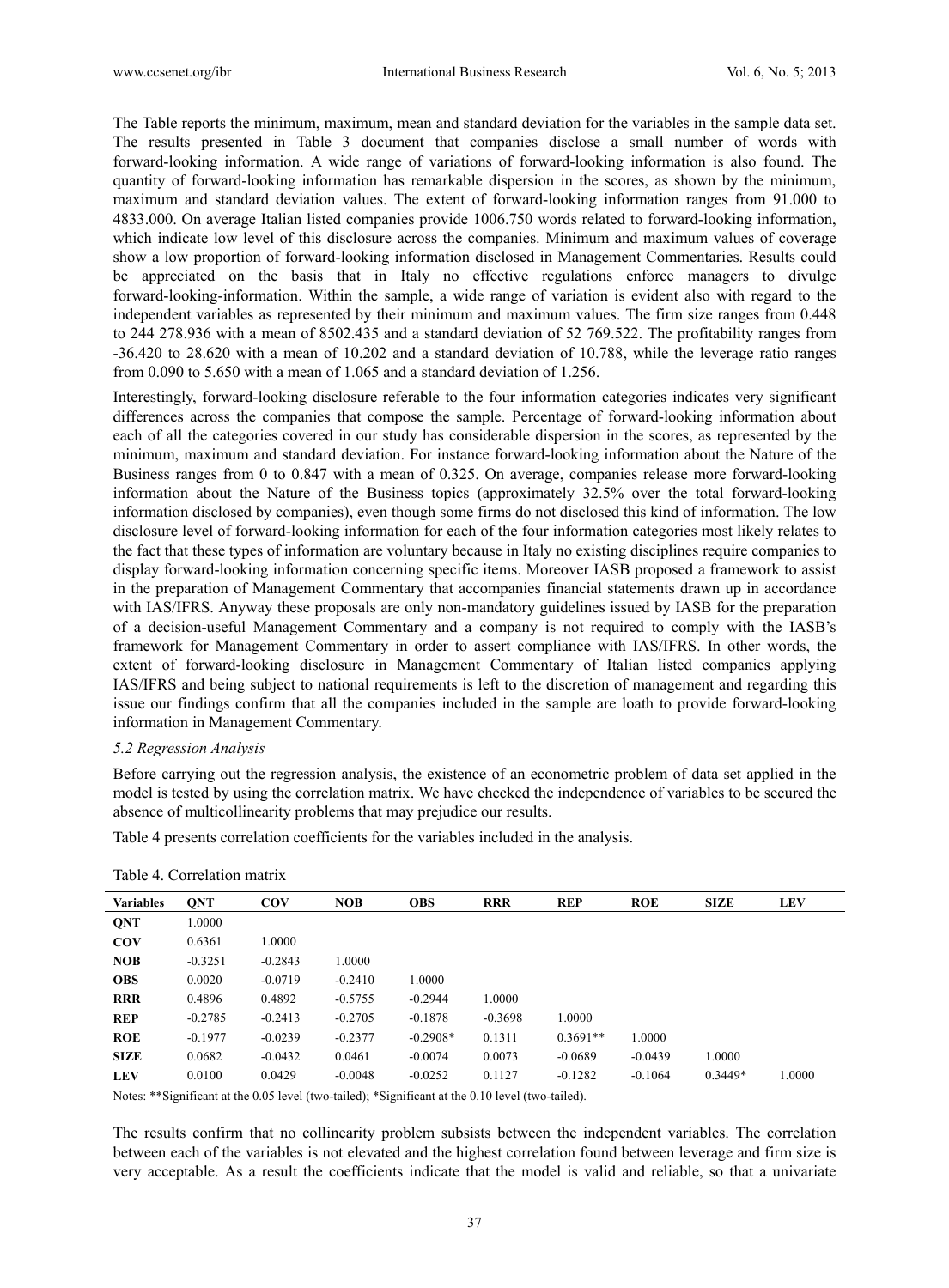analysis can be performed by examining individual correlations between independent and dependent variables. Indeed results show that there is a significant correlation between profitability and both forward-looking information about Objectives and Strategies (at 0.05 level) and forward-looking information about Results and Prospects (at 0.10 level).

Table 5 displays the results of OLS-regression analysis.

Table 5. Regression analysis

|                                          | Coefficient    | <b>Std. Error</b> | t-ratio   | p-value     |  |  |
|------------------------------------------|----------------|-------------------|-----------|-------------|--|--|
| Model 1 - Dependent variable: QNT        |                |                   |           |             |  |  |
| const                                    | 1234.25        | 282.85            | 1.3636    | 0.00010     |  |  |
| <b>ROE</b>                               | $-19.0029$     | 15.5426           | $-1.2226$ | 0.22941     |  |  |
| <b>SIZE</b>                              | 0.00238434     | 0.00496738        | 0.4800    | 0.63413     |  |  |
| <b>LEV</b>                               | $-50.6125$     | 159.032           | $-0.3183$ | 0.75213     |  |  |
| Model 2 - Dependent variable: COV        |                |                   |           |             |  |  |
| const                                    | 0.028939       | 0.00793447        | 3.6473    | 0.00083     |  |  |
| <b>ROE</b>                               | $-4.75126e-05$ | 0.000436          | $-0.1090$ | 0.91383     |  |  |
| <b>SIZE</b>                              | $-6.64397e-08$ | 1.39345e-07       | $-0.4768$ | 0.63639     |  |  |
| <b>LEV</b>                               | 0.00207317     | 0.00446116        | 0.4647    | 0.64493     |  |  |
| Model 3 - Dependent variable: NOB        |                |                   |           |             |  |  |
| const                                    | 0.398411       | 0.0653797         | 6.0938    | < 0.00001   |  |  |
| <b>ROE</b>                               | $-0.00523031$  | 0.00356079        | $-1.4689$ | 0.15080     |  |  |
| <b>SIZE</b>                              | 4.26628e-07    | 1.13246e-06       | 0.3767    | 0.70865     |  |  |
| <b>LEV</b>                               | $-0.0132128$   | 0.0362612         | $-0.3644$ | 0.71777     |  |  |
| Model 4 - Dependent variable: OBS        |                |                   |           |             |  |  |
| const                                    | 0.249659       | 0.0494301         | 5.0507    | 0.00001     |  |  |
| <b>ROE</b>                               | $-0.00503913$  | 0.00271619        | $-1.8552$ | $0.07177*$  |  |  |
| <b>SIZE</b>                              | 6.83101e-08    | 8.68087e-07       | 0.0787    | 0.93771     |  |  |
| <b>LEV</b>                               | $-0.00945779$  | 0.277921          | $-0.3403$ | 0.73560     |  |  |
| Model 5 - Dependent variable: RRR        |                |                   |           |             |  |  |
| const                                    | 0.163089       | 0.0694181         | 2.3494    | 0.02441     |  |  |
| <b>ROE</b>                               | 0.0033847      | 0.00381453        | 0.8873    | 0.38080     |  |  |
| <b>SIZE</b>                              | -4.9999e-07    | 1.2912e-06        | $-0.4101$ | 0.68414     |  |  |
| <b>LEV</b>                               | 0.0342337      | 0.0390304         | 0.8771    | 0.38625     |  |  |
| <b>Model 6 - Dependent variable: REP</b> |                |                   |           |             |  |  |
| const                                    | 0.20622        | 0.498635          | 4.1357    | 0.00020     |  |  |
| <b>ROE</b>                               | 0.00635307     | 0.00274001        | 2.3186    | $0.02621**$ |  |  |
| <b>SIZE</b>                              | $-2.83342e-08$ | 8.75699e-07       | $-0.0324$ | 0.97437     |  |  |
| <b>LEV</b>                               | $-0.0131513$   | 0.0280358         | $-0.4691$ | 0.64183     |  |  |

Notes: \*\*Significant at the 0.05 level (two-tailed); \*Significant at the 0.10 level (two-tailed).

The regression analysis reveals that the level of forward-looking information is affected only by profitability. ROE is found to have a statistically significant relationship with forward-looking information, whereas the other two independent variables (size and leverage) are found to have an insignificant effect on the level of disclosure related to the future. Table 5 contains regression results regarding each Model. Model 1 and Model 2 display the impact of firm characteristics respectively on quantity and coverage of forward-looking information. Models from 3 to 6 show the relationship between firm characteristics and different categories of forward-looking information.

For hypotheses testing, results document that ROE influences specific kind of forward-looking information published in Management Commentaries, but has no association with quantity and coverage of forward-looking information. Especially, regression results show that ROE affects negatively forward-looking information about Objectives and Strategies and positively forward-looking information about Results and Prospects.

Thus, Hypothesis 2 which purports a positive association between profitability and information related to the future is not supported by empirical evidence for quantity (Model 1) and coverage (Model 2) of forward-looking information. Neither results concerning forward-looking information about the Nature of the Business (Model 3)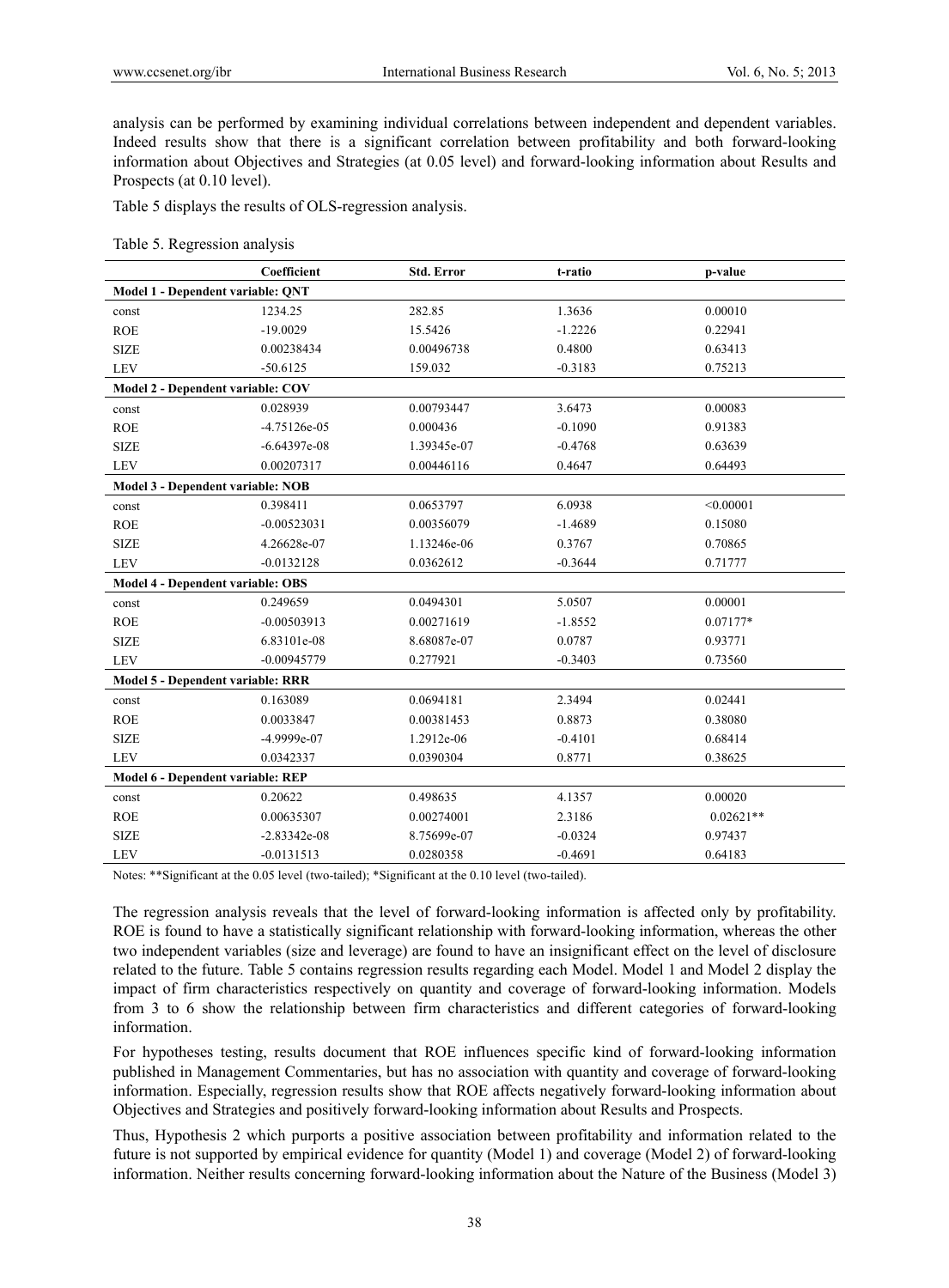nor those about Resources, Risks and Relationships (Model 5) indicate any significant association with ROE.

Regarding Model 4, results reveal that companies with more profitability tend to provide less redundant forward-looking information about objectives and strategies. ROE influences negatively on this category of forward-looking information (the value of the coefficient is -0.005 039 13, being significant at the level of 0.10). The value of the regression coefficient shows that companies with high profitability tend to disclose less forward-looking information about objectives and strategies. One probable reason for the results regarding this type of information is that Italian managers are reluctant to disclose information including future strategies and objectives, even if this information is extremely useful to improve analysts' forecasts and transparency in capital markets. These findings disprove the Hypothesis 2 but are consistent with a number of studies (Aljifri  $\&$ Hussainey 2007; Abed et al., 2011) that find a negative relationship between profitability and forward-looking information. In short, companies with low profitability tend to disclose more forward-looking information about Objectives and Strategies.

Conversely, Hypothesis 2 is supported by Model 6 tested in our study. Results show positive and statistically significant relationship between profitability and the level of forward-looking information about Results and Prospects. The coefficient, significant at the level of 0.05, presents a value of 0.006 353 07. Hence, the value of the coefficient indicates that companies with high profitability are more likely to disclosure forward-looking information concerning results and prospects. This is likely arising because profitable companies would tend to convey a positive message about future results, plans and projects to help stakeholders to forecast future financial performance and to assess opportunities and risks. Another possible explanation for the results is that such companies would share more future information with their stakeholders. Especially profitable companies are generally inclined to disclosure more forward-looking information about Results and Prospects to assure stakeholders and to decrease risk premium in rate of return on equity.

Regarding other independent variables our Hypotheses are not supported by findings of our study. Regression analysis shows that firm size and leverage have an insignificant influence on the level of forward-looking information. Regression results disprove a correlation between these independent variables and all the measure of forward-looking information considered in the analysis as dependent variables. This is in contrast to our Hypothesis 1 and Hypothesis 3 which respectively state that the extent of forward-looking information disclosed by Italian companies is positively related to firm size and to leverage. Regression results in fact disprove an association between forward-looking disclosure and these two variables. Hence, Hypotheses 1 and 3 are rejected. Although our findings are consistent with a number of previous studies which suggested an insignificant relationship between these variables and disclosure of forward-looking information. For example, Aljifri (2006) disproves an association between the level of forward-looking disclosure and firm size. As well, Celik et al. (2006) show an insignificant relationship between leverage and the level of forward-looking information.

#### **6. Conclusions**

The aim of this paper is to investigate the effect of three firm characteristics on forward-looking disclosure in the Management Commentaries of Italian listed companies. The regression results for the sample of 40 companies show that profitability is the only determinant of forward-looking disclosure. On the contrary, our findings demonstrate that the other two independent variables (firm size and leverage) have an insignificant correlation with the level of forward-looking information. Furthermore the contribution of profitability is found to be significantly related to specific types of forward-looking information published in Management Commentaries. In particular profitability is found to influence negatively on forward-looking information about Objectives and Strategies and positively on forward-looking information about Results and Prospects.

This research study adds to the prior literature by exploring the effect of firm characteristics on the disclosure of forward-looking information. It is believed that this study will improve the insight of the variables that could impact on forward-looking information in Italian listed companies. There are a very restricted number of studies that have explained the variation of forward-looking information in the light of firm characteristics and acquired results are ambiguous. Thus this study is deemed to contribute to the current literature concerning forward-looking information. Even though there are a wide number of disclosure studies, only a few are focusing on forward-looking disclosure in Management Commentary. Besides, a limited number of studies have investigated forward-looking disclosure in developed countries and even fewer in Europe.

The findings of this study have important implications. First, the results provide comprehensive insight into the current forward-looking disclosure practices in Italy and can be a useful evidence for preparers of financial reporting, since in Italy no research paper yet has examined the determinants of forward-looking information in Management Commentary. Secondly, the study will assist Italian and European investors in their decision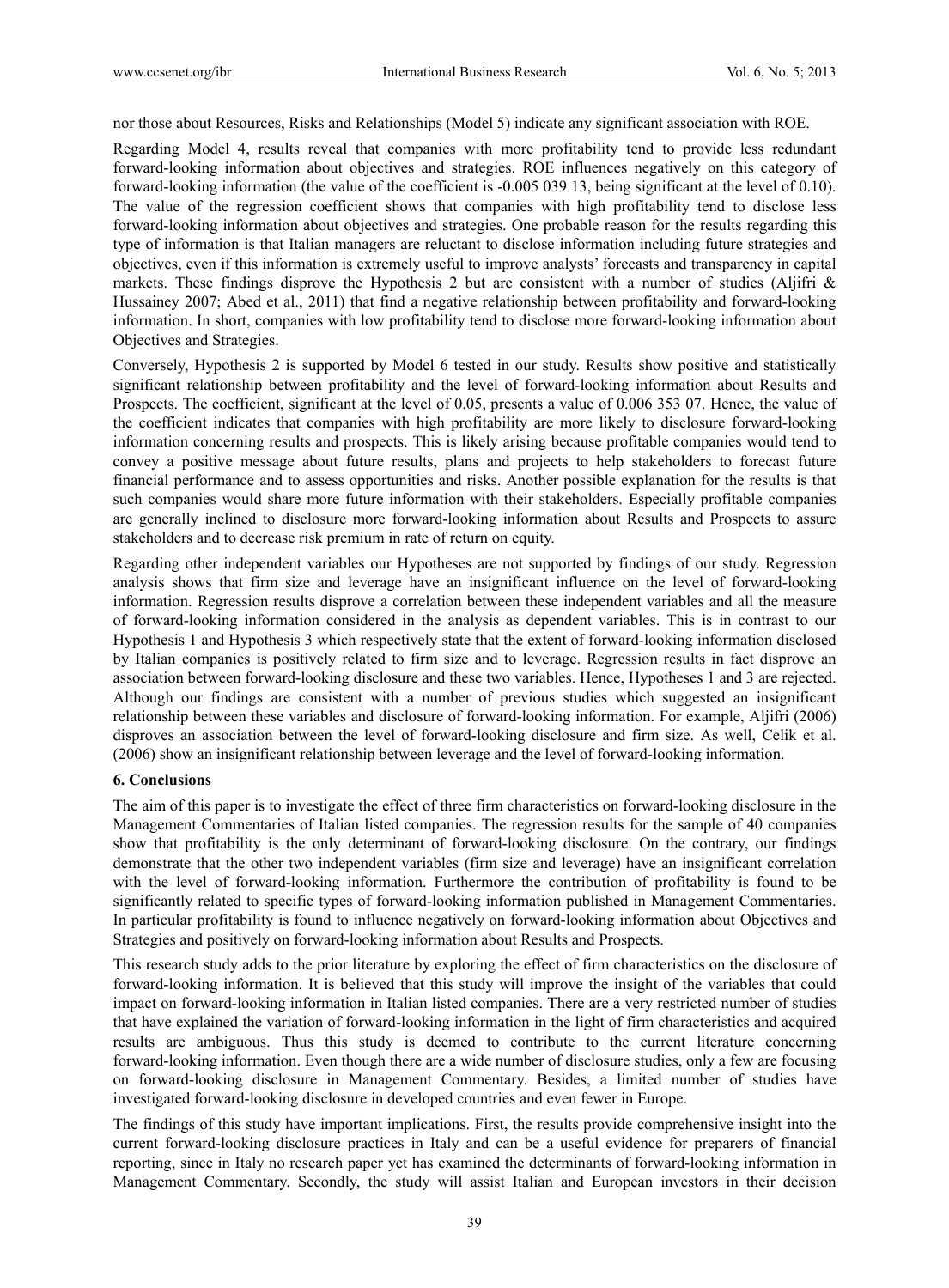making process and will especially be significant for the institutional investors looking for profitable and secure investment opportunities. Furthermore acquired results can be seen as an effort to understand the core characteristics of companies not only in Italy but also in other European countries where companies applying IAS/IFRS operate in markets characterized by similar macro economic conditions and instabilities.

Based on this study, several others can be conducted by inspecting other variables that may affect the extent of forward-looking information and also by examining other types of reports. Moreover future research may be done by increasing the number of companies analyzed or by including further variables to improve the reliability of findings presented in this study. Future research could also measure the level of forward-looking information for more than one year to inspect whether disclosure level has increased over time. By doing this, the quality of the analysis may be increased and thus users may be better pleased.

As with any research, this study has some limitations. First the research is restricted to Italian companies and by sample size. Second, the items composing the Disclosure Index were subjectively combined from the existing IASB's model of good practice (Kabalski, 2012) regarding Management Commentary (IASB, 2010). Third, the measure of forward-looking information is based on an unweighted approach. As a result the application of an equal weight for each word with forward-looking information in the content analysis does not reflect the importance of disclosure as perceived by users. For instance, quantitative forward-looking disclosure items are more relevant than other types of information and some disclosure topics may have a greater value relevance over other items to one particular industry than to others. Regarding this limitation, future research may be carried out by assigning more weight for more significant forward-looking information.

#### **References**

- Abed, S., Al-Okdeh, S., & Nimer, K. (2011). The Inclusion of Forecasts in the Narrative Sections of Annual Reports and their Association with Firm Characteristics: The Case of Jordan. *International Business Research*, *4*(4), 264-271. http//dx.doi.org/10.5539/ibr.v4n4p264
- Ahmed, K., & Courtis, J. K. (1999). Association between corporate characteristics and disclosure levels in annual reports: a meta-analysis. *The British Accounting Review*, *31*(1), 35-61. http//dx.doi.org/10.1006/bare.1998.0082
- Ahmed, K., & Nicholls, D. (1994). The impact of non financial company characteristics on mandatory compliance in developing countries: the case of Bangladesh. *International Journal of Accounting*, *29*(1), 62-77.
- AICPA. (1992). *Special Committee on financial reporting. Improving business reporting: a customer focus*. New York.
- Aljifri, K. (2006). Annual report disclosure in a developing country: the case of the UAE. *Working Paper*, United Arab University, Al Ain.
- Aljifri, K., & Hussainey, K. (2007). The determinants of forward-looking information in annual reports of UAE companies. *Managerial Auditing Journal*, *22*(9), 881-894. http//dx.doi.org/10.1108/02686900710829390
- Alsaeed, K. (2006). The association between firm-specific characteristics and disclosure: the case of Saudi Arabia. *Managerial Auditing Journal*, *21*(5), 476-96. http//dx.doi.org/10.1108/02686900610667256
- Beattie, V., McInnes, B., & Fearnley, S. (2004). A methodology for analyzing and evaluating narratives in annual reports: a comprehensive descriptive profile and metrics for disclosure quality attributes. *Accounting Forum*, *28*(3), 205-236. http//dx.doi.org/10.1016/j.accfor.2004.07.001
- Belkaoui, A., & Kahl, A. (1978). Corporate financial disclosure in Canada. Research Monograph, No. 1, Canadian Certified General Accountants Association, Vancouver.
- Beretta, S., & Bozzolan, S. (2008). Quality versus Quantity: the Case of Forward-Looking Disclosure. *Journal of Accounting, Auditing & Finance*, *23*(39), 333-375. http//dx.doi.org/10.1177/0148558X0802300304
- Botosan, C. A. (1997). Disclosure level and the cost of equity capital. *The Accounting Review*, *72*(3), 323-349. Retrieved from http://www.jstor.org/stable/248475
- Bozzolan, S., Trombetta, M., & Beretta, S. (2009). Forward looking disclosure and analysts' forecasts: a study of cross-listed European Firms. *European Accounting Review*, *18*(3), 435-473. http//dx.doi.org/10.1080/09638180802627779
- Bravo, F. U., Abad, M. C. N., & Trombetta, M. (2009). Disclosure Indices Design: Does it Make A Difference? *Spanish Accounting Review*, *12*(2), 253-277.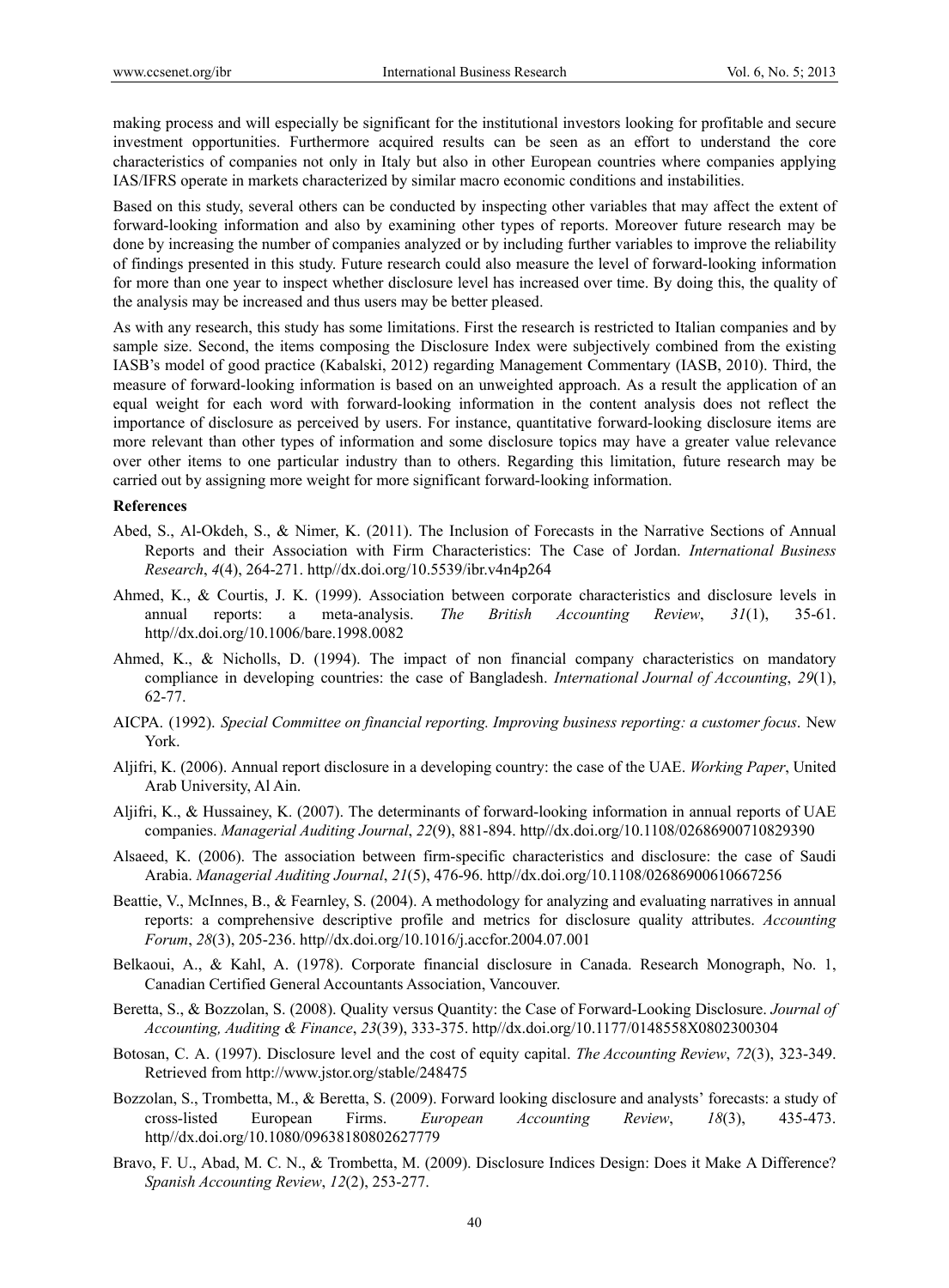- Bryan, S. H. (1997). Incremental information content of required disclosures contained in management discussion and analysis. *The Accounting Review*, *72*(2), 285-301. Retrieved form http://www.jstor.org/stable/248557
- Bujaki, A., Zeghal, D., & Bozec, R. (1999). The disclosure of future oriented information in annual reports of Canadian corporations. *Working Paper*, No. 44, University of Ottawa, Ottawa.
- Cahan, S. F., & Hossain, M. (1996). The investment Opportunity Set and Disclosure Policy Choice: some Malaysian Evidence. *Asia Pacific Journal of Management*, *13*(1), 68-85. http//dx.doi.org/10.1007/BF01739682
- Celik, O., Ecer, A., & Karabacak, H. (2006). Disclosure of forward looking information: evidence from listed companies on Istanbul Stock Exchange (ISE). *Investment Management & Financial Innovation*, *3*(2), 197-216.
- Cerf, R. A. (1961). *Corporate Reporting and investment decisions*. Berkeley: University of California Press.
- Chow, C., & Wong-Borne, A. (1987). Voluntary financial disclosure by Mexican corporations. *The Accounting Review*, *3*, 533-541.
- CICA. (2002). *Management's discussion and analysis: Guidance on preparation and disclosure*. Canadian Institute of Chartered Accountants.
- Clarkson, P. M., Kao, J. L., & Richardson, G. D. (1994). The voluntary inclusion of forecasts in the MD&A section of annual reports. *Contemporary Accounting Research*, *11*(1), 423-450. http//dx.doi.org/10.1111/j.1911-3846.1994.tb00450.x
- Cooke, T. E. (1989). Disclosure in the Corporate Annual Report of Swedish Companies. *Accounting & Business Research*, *19*(74), 113-122. http//dx.doi.org/10.1080/00014788.1989.9728841
- Cooke, T. E. (1991). An assessment of voluntary disclosure in the annual reports of Japanese corporations. *International Journal of Accounting*, *26*(3), 174-189.
- Cooke, T. E. (1992). The impact of size, stock market listing, and industry type on disclosure in the annual reports of Japanese listed corporations. *Accounting & Business Research*, *22*(87), 229-237. http//dx.doi.org/10.1080/00014788.1992.9729440
- Cooke, T. E. (1998). Regression analysis in accounting disclosure studies. *Accounting and Business Research*, *28*(3), 209-224. http//dx.doi.org/10.1080/00014788.1998.9728910
- Cunningham, S., & Gadenne, D. (2003). Do corporations perceive mandatory publication of pollution information for key stakeholders as a legitimacy threat? *Journal of Environmental Assessment Policy and Management*, *5*(4), 523-549. http//dx.doi.org/10.1142/S1464333203001474
- Debrency, R., Gray, G., & Rahman, A. (2002). The determinants of Internet financial reporting. *Journal of Accounting and Public Policy*, *21*(4/5), 371-394.
- Donnelly, R., & Mulcahy, M. (2008). Board Structure, Ownership, and Voluntary Disclosure in Ireland. *Corporate Governance. An International Review, 16*(5), 416-429. http//dx.doi.org/10.1111/j.1467-8683.2008.00692.x
- Ettredge, M., Richardson, V., & Scholz, S. (2002). Dissemination of information for investors at corporate web sites. *Journal of Accounting and Public Policy*, *21*(Winter), 357-369.
- FASB. (2001). *Steering Committee Report. Business Reporting Research Project, Improving Business Reporting: Insights into Enhancing Voluntary Disclosure*.
- Firth, M. (1979). The impact of size, stock market listing, and auditors on voluntary disclosure in corporate annual reports. *Accounting & Business Research*, *9*, 273-280.
- Frankel, R., McNichols, M., & Wilson, P. (1995). Discretionary disclosure and external financing. *The Accounting Review*, *70*, 135-150. Retrieved from http://www.jstor.org/stable/248392
- Gao, S. S., Heravi, S., & Xiao, J. Z. (2005). Determinants of corporate social and environmental reporting in Hong Kong: a research note. *Accounting Forum*, *29*(2), 233-242. http://dx.doi.org/10.1016/j.accfor.2005.01.002
- Gujarati, D. (2006). *Essentials of Econometrics*. New York: McGraw Hill.
- Hackston, D., & Milne, M. J. (1996). Some determinants of social and environmental disclosures in New Zeland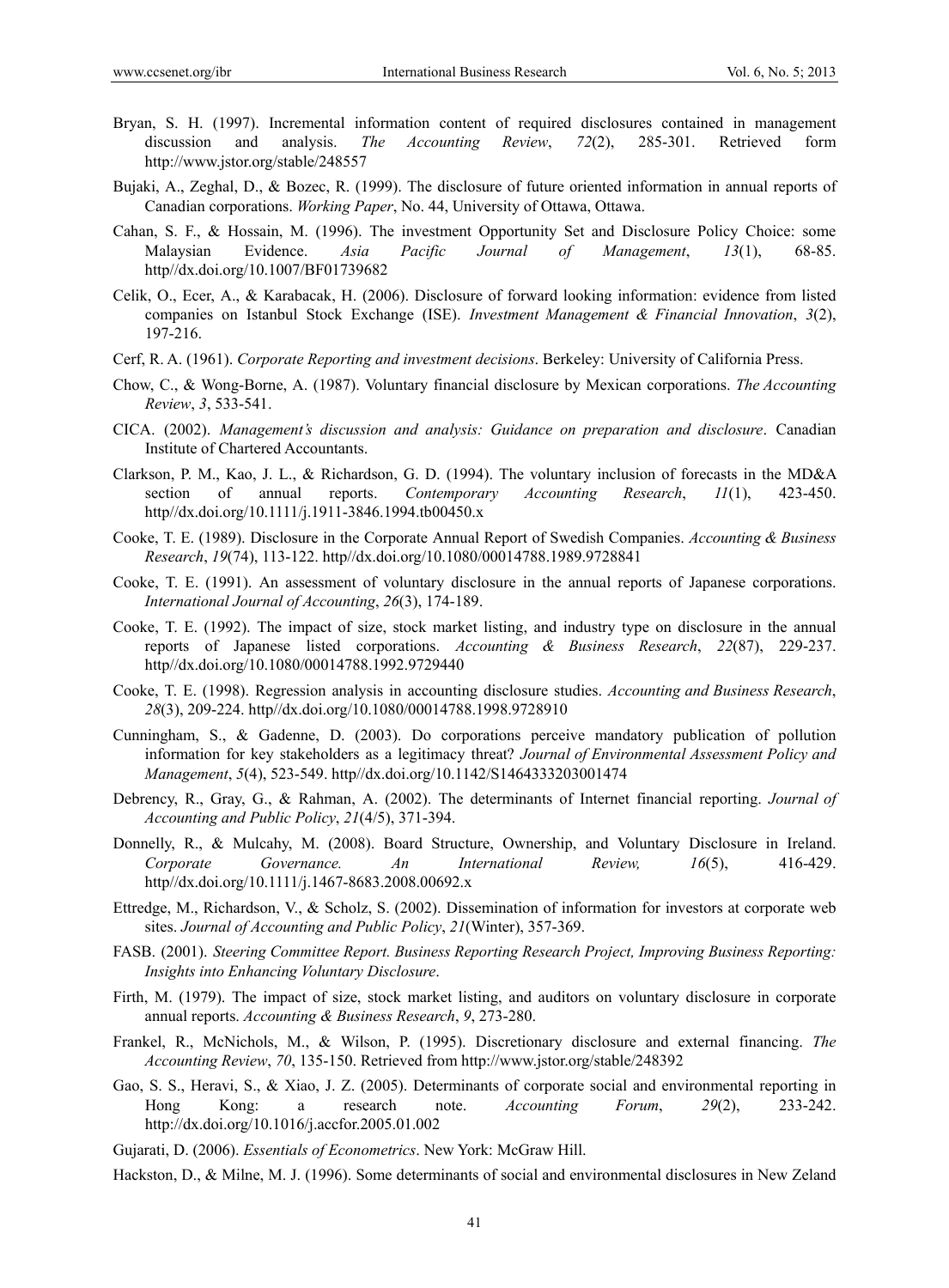companies. *Accounting, Auditing & Accountability Journal*, *9*(1), 77-108. http//dx.doi.org/10.1108/09513579610109987

- Harte, G., & Owen, D. (1991). Environmental disclosure in the annual reports of British companies: A research note. *Accounting, Auditing & Accountability Journal*, *4*(3), 51-61. http//dx.doi.org/10.1108/09513579110144442
- Hassan, O., Giorgioni, G., & Romilly, P. (2006). The extent of financial disclosure and its determinants in an emerging capital market: the case of Egypt. *International Journal of Accounting, Auditing and Performance Evaluation*, *3*(1), 41-67.
- Hossain, H., & Hammami, M. (2009). Voluntary disclosure in the annual report of an emerging country: the case of Qatar. *Advances in Accounting, 25*(2), 255-265. http://dx.doi.org/10.1016/j.adiac.2009.08.002
- Hossain, M., Ahmed, K., & Godfrey, J. M. (2005). Investment Opportunity Set and Voluntary Disclosure of Perspective Information: A Simultaneous Equations Approach. *Journal of Business Finance & Accounting*, *32*(5/6), 871-907. http://dx.doi.org/10.1111/j.0306-686X.2005.00616.x
- Hossain, M., Perera, M. H. B., & Rahman, A. R. (1995). Voluntary disclosure in the annual reports of New Zeland companies. *Journal of International Financial Management & Accounting*, *6*(1), 69-87. http://dx.doi.org/10.1111/j.1467-646X.1995.tb00050.x
- Hossain, M., Tan, L. M., & Adams, M. (1994). Voluntary disclosure in an emerging capital market: some empirical evidence from companies listed on the Kuala Lumpur stock exchange. *International Journal of Accounting*, *29*(3), 334-351.
- Hussainey, K. (2004). *A study of the ability of (partially) automated disclosure scores to explain the information content of annual report narratives for future earnings*. (PhD thesis). Manchester University, Manchester.
- Hussainey, K., Schleicher, T., & Walker, M. (2003). Undertaking large-scale disclosure studies when AIMR-FAF ratings are not available: the case of prices leading earnings. *Accounting Business Research*, *33*(4), 275-294. http://dx.doi.org/10.1080/00014788.2003.9729654
- IASB. (2010). *IFRS Practice Statement Management Commentary: A framework for presentation*.
- ICAEW. (2003). *New reporting models for business, London: Institute of Chartered Accountants in England and Wales*.
- Jaggi, B., & Low, P. Y. (2000). Impact of Culture, Market Forces, and Legal System on Financial Disclosures. *International Journal of Accounting, 35*(4), 495-519. http://dx.doi.org/10.1016/S0020-7063(00)00076-5
- Jensen, M., & Meckling, W. (1976). Theory of the Firm: Managerial Behavior, Agency Costs and Ownership Structure. *Journal of Financial Economics, 3*(4), 305-360. http://dx.doi.org/10.1016/0304-405X(76)90026-X
- Kabalski, P. (2012). The IASB's Management Commentary and Modern Paradigms of Management. *International Journal of Business and Management*, *7*(6), 90-98. http://dx.doi.org/10.5539/ijbm.v7n6p90
- Kent, P., & Ung, K. (2003). Voluntary Disclosure of Forward-looking Earnings Information in Australia. *Australian Journal of Management*, *28*(3), 273-285. http://dx.doi.org/10.1177/031289620302800303
- Kieso, D. E., & Weygandt, J. J. (1995). *Intermediate Accounting* (8th ed.). New York, NY: Wiley.
- Krippendorff, K. (1980). *Content analysis: An introduction to its methodology*. London: Sage Publications.
- Lang, M., & ve Lundholm, R. (1996). Corporate disclosure policy and analysis behavior. *The Accounting Review*, *71*(October), 467-492.
- Leventis, S., & Weetman, P. (2004). Voluntary disclosure in an emerging capital market: some evidence from the Athens Stock Exchange. *Advances of International Accounting*, *17*, 227-250. http://dx.doi.org/10.1016/S0897-3660(04)17001-3
- Lim, S., Matolcsy, Z., & Chow, D. (2007). The association between Board Composition and Different Types of Voluntary Disclosure. *European Accounting Review*, *16*(3), 555-583. http://dx.doi.org/10.1080/09638180701507155
- Malone, D., Fries, C., & Jones, T. (1993). An empirical investigation of the extent of corporate financial disclosure in the oil and gas industry. *Journal of Accounting, Auditing & Finance*, *8*(3), 249-273. http://dx.doi.org/10.1177/0148558X9300800306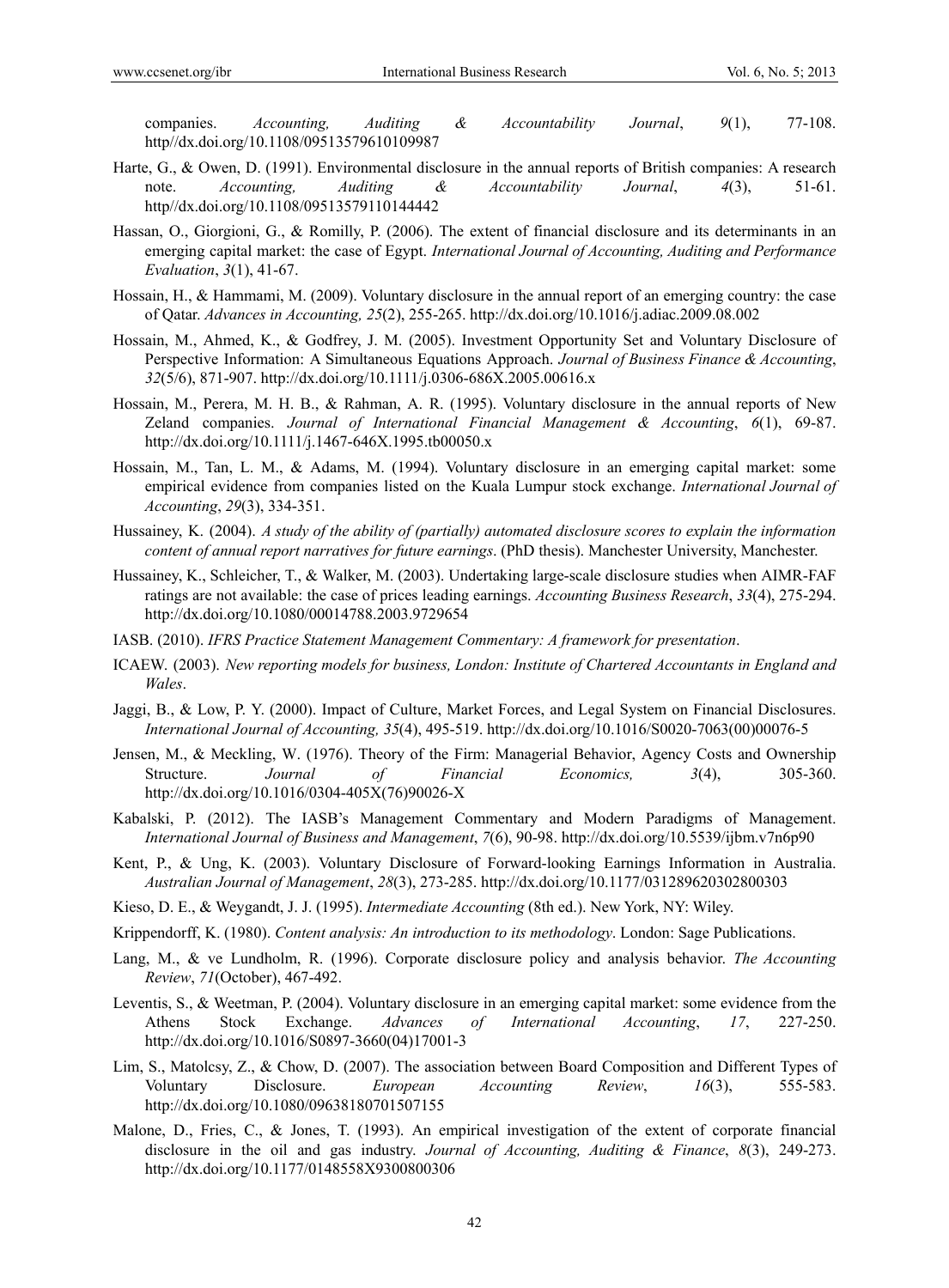- Marston, C. (2003). Financial reporting on the internet by leading Japanese companies. *Corporate Communication: an International Journal*, *8*(1), 23-34. http://dx.doi.org/10.1108/13563280310458894
- Marston, C. L. (1991). The use of disclosure indices in accounting research: A review article. *The British Accounting Review*, *23*(3), 195-210. http://dx.doi.org/10.1016/0890-8389(91)90080-L
- Marston, C., & Polei, A. (2004). Corporate reporting on the internet by German companies. *International Journal of Accounting Information System*, *5*(3), 285-311.
- Meek, G., Gray, S., & Roberts, C. (1995). Factors influencing voluntary annual report disclosures by US, UK and continental European multinational corporations. *Journal of International Business Studies*, *26*(3), 555-572. Retrieved from http://www.jstor.org/stable/155561
- Menicucci, E. (2012). *La relazione sulla gestione nel reporting delle imprese. Un percorso di lettura e di indagine ispirato dai Principi IAS/IFRS*. FrancoAngeli, Milano.
- O'Sullivan, M., Percy, M., & Stewart, J. (2008). Australian Evidence on Corporate Governance Attributes and their Association with Forward-looking Information in the Annual Report. *Journal of Management and Governance*, *12*(1), 5-35. http://dx.doi.org/10.1007/s10997-007-9039-0
- Oyelere, P., Laswad, F., & Fisher, R. (2003). Determinants of Internet Financial Reporting by New Zeland Companies. *Journal of International Financial Management & Accounting*, *14*(1), 26-63. http://dx.doi.org/10.1111/1467-646X.00089
- Patton, J., & Zelenka, I. (1997). An empirical analysis of the determinants of the extent of disclosure in annual reports of joint stock companies in Czech Republic. *European Accounting Review*, *6*(4), 605-631. http://dx.doi.org/10.1080/09638189700000003
- Prencipe, A. (2004). Proprietary Costs and Determinants of Voluntary Segment Disclosure: Evidence from Italian Listed Companies. *European Accounting Review*, *13*(2), 319-340. http://dx.doi.org/10.1080/0963818042000204742
- Quagli, A. (2008). *Comunicare il futuro. L'informativa economico-finanziaria di tipo previsionale delle società quotate italiane*. FrancoAngeli, Milano.
- Raffournier, B. (1995). The determinants of voluntary financial disclosure by Swiss listed companies. *European Accounting Review*, *4*(2), 261-280. http://dx.doi.org/10.1080/09638189500000016
- Singhvi, S. (1968). Characteristics and implications of inadequate disclosure: a case study of India. *International Journal of Accounting*, *3*(2), 29-43.
- Singhvi, S., & Desai, H. B. (1971). An empirical analysis of the quality of corporate financial disclosure. *The Accounting Review*, *3*(2), 29-43. http://www.jstor.org/stable/243894
- Skinner, D. (1994). Why Firms Voluntarily Disclose Bad News. *Journal of Accounting Research*, *32*(1), 36-60.
- Smith, C. W., & Warner, J. B. (1979). On Financial contracting: An analysis of Bonds Covenants. *Journal of Financial Economics, 7*(2), 117-161. http://dx.doi.org/10.1016/0304-405X(79)90011-4
- Tasker, S. C. (1998). Bridging the information gap: quarterly conference calls as medium for voluntary disclosure. *Review of Accounting Studies*, *3*, 137-167. http://dx.doi.org/10.1023/A:1009684502135
- Vanstraelen, A., Zarzeki, M. T., & Robb, S. W. G. (2003). Corporate Nonfinancial Disclosure Analyst Forecast Ability across Three European Countries. *Journal of International Financial Management & Accounting*, *14*(3), 249-278. http://dx.doi.org/10.1111/1467-646X.00098
- Walker, M., & Tsalta, A. (2001). Corporate financial disclosure and analyst forecasting activity: preliminary evidence for the UK. *ACCA Research Report*, No. 67.
- Wallace, R. S. O., & Naser, K. (1995). Firm-specific determinants of comprehensiveness of mandatory disclosure in the corporate annual reports of firms listed on the stock exchange of Hong Kong. *Journal of Accounting and Public Policy*, *14*(4), 311-368. http://dx.doi.org/10.1016/0278-4254(95)00042-9
- Wallace, R. S. O., Naser, K., & Mora, A. (1994). The relationship between the comprehensiveness of corporate annual reports and firm characteristics in Spain. *Accounting and Business Research*, *25*(97), 41-53. http://dx.doi.org/10.1080/00014788.1994.9729927
- Wang, K. O. S., & Claiborne, M. C. (2008). Determinants and consequences of voluntary disclosure in an emerging market: Evidence from China. *Journal of International Accounting, Auditing and Taxation*, *17*(1), 14-30.